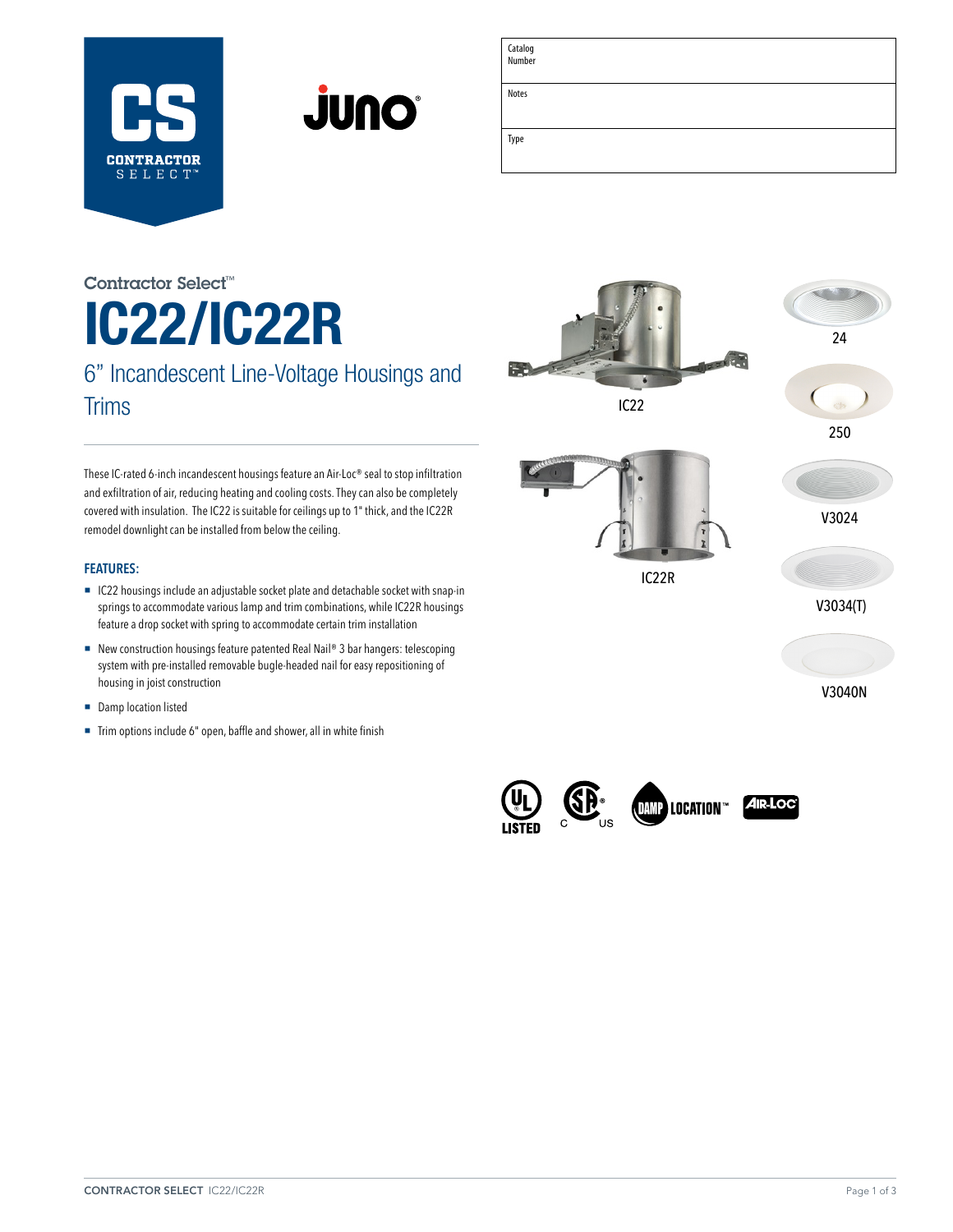



## DOWNLIGHTING - HOUSINGS

| <b>Catalog Number</b> | <b>UPC</b>   | <b>Description</b>                                                                                       | <b>Lamp Source</b> | <b>Socket</b>          | <b>Voltage</b> | <b>Lamp Included</b> | Pallet qty. |
|-----------------------|--------------|----------------------------------------------------------------------------------------------------------|--------------------|------------------------|----------------|----------------------|-------------|
| IC22                  | 661209700216 | 6" New Construction IC Housing                                                                           | Incandescent       | <b>E26 Screw Shell</b> | <b>120V</b>    | No                   | 120         |
| IC22W                 | 661209067739 | 6" New Construction IC Housing with<br><b>Push-In Electrical Connectors</b>                              | Incandescent       | <b>E26 Screw Shell</b> | <b>120V</b>    | N <sub>o</sub>       | 144         |
| IC22WG                | 661209559074 | 6" New Construction IC Housing with<br>Push-In Electrical Connectors and<br>Pre-Installed Air-Loc Gasket | Incandescent       | <b>E26 Screw Shell</b> | <b>120V</b>    | N <sub>0</sub>       | 144         |
| IC22R                 | 661209017673 | 6" Remodel IC Housing                                                                                    | Incandescent       | <b>E26 Screw Shell</b> | <b>120V</b>    | N <sub>o</sub>       | 180         |

# DOWNLIGHTING - TRIMS

| <b>Catalog Number</b> | <b>UPC</b>   | <b>Description</b>                                              | Trim 0.D. | <b>Finish</b>                                                          | Pallet qty. |
|-----------------------|--------------|-----------------------------------------------------------------|-----------|------------------------------------------------------------------------|-------------|
| 24 WWH                | 661209950215 | 6" Downlight Tapered Baffle Trim                                | 75/8"     | White Baffle, White<br><b>Trim Ring</b>                                | 756         |
| 250 WH                | 661209700773 | 6" BR30 Open Frame Downlight Trim                               | 75/8"     | White                                                                  | 768         |
| <b>V3024 WWH</b>      | 661209017307 | 6" Downlight Tapered Baffle Trim                                | 73/4"     | White Baffle, White<br><b>Trim Ring</b>                                | 1140        |
| <b>V3034 WWH</b>      | 661209044730 | 6" Fully Enclosed Downlight Baffle Trim                         | 7.5/8"    | White Baffle, White<br><b>Trim Ring</b>                                | 1152        |
| <b>V3034T WWH</b>     | 661209018359 | 6" Fully Enclosed Downlight Baffle Trim<br>with Torsion Springs | 75/8"     | White Baffle, White<br><b>Trim Ring</b>                                | 864         |
| <b>V3040N PW</b>      | 661209317469 | 6" Stippled Opal Lens Shower Trim with<br>Internal Reflector    | 8"        | <b>Plastic White</b><br>(Polycarbonate<br><b>Material Shower Trim)</b> | 288         |